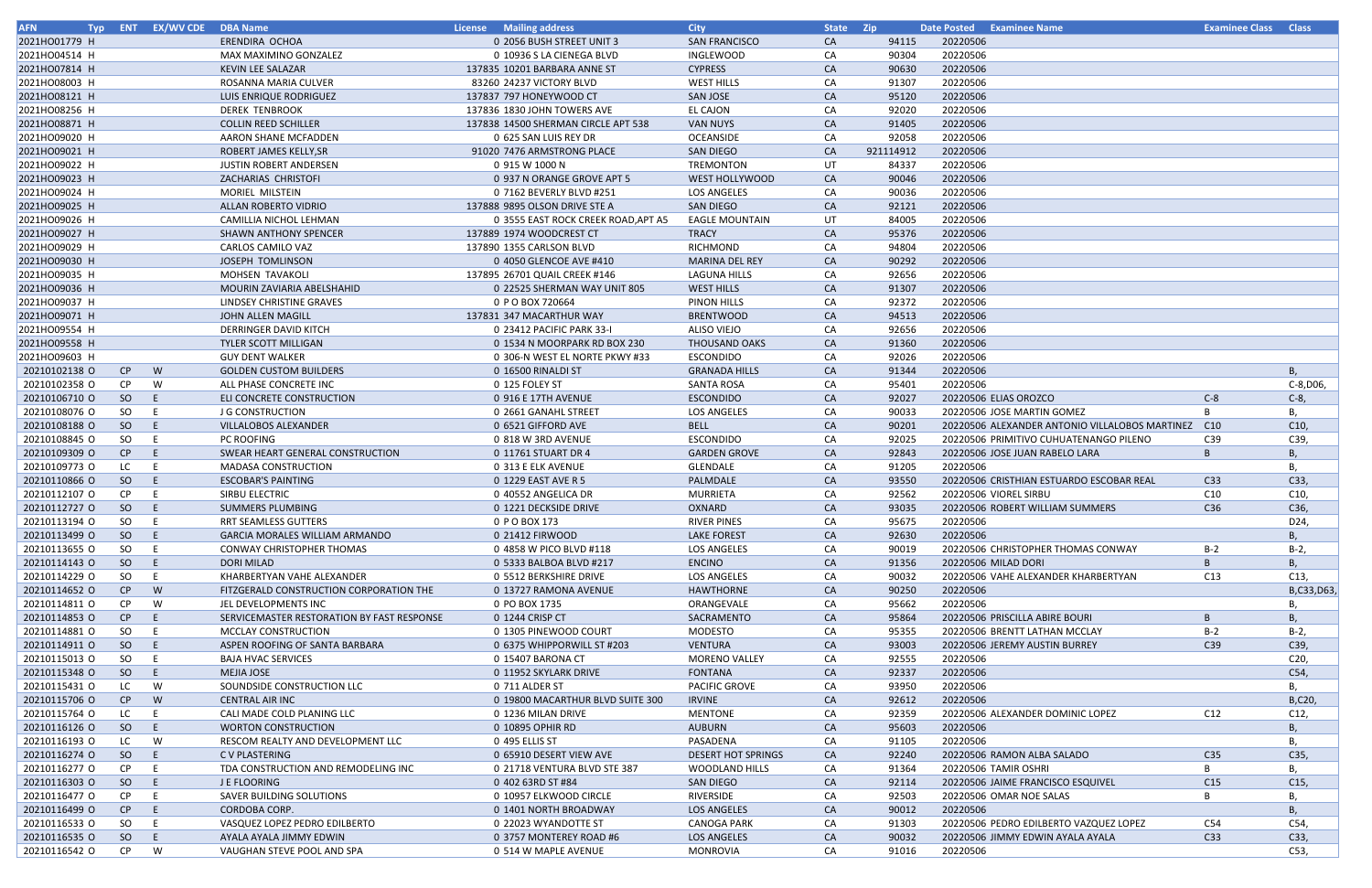| 20210116580 O | CP        | E        | <b>LOPES REMEDIATION</b>              | 0 1653 MARKDALE LANE                            | <b>LINCOLN</b>            | CA        | 95648 | 20220506                              |                 | D64,            |
|---------------|-----------|----------|---------------------------------------|-------------------------------------------------|---------------------------|-----------|-------|---------------------------------------|-----------------|-----------------|
| 20210116697 O | <b>CP</b> | W        | NAVA MIRROR & GLASS INC               | 0 1470 AVALON AVENUE                            | YUCCA VALLEY              | CA        | 92284 | 20220506                              |                 | C17,            |
| 20210117030 O | LC        | <b>W</b> | <b>BAY CITY BUILDERS LLC</b>          | 0 1454 MELROSE AVE STE 1-180                    | <b>CHULA VISTA</b>        | <b>CA</b> | 91911 | 20220506                              |                 | B,C10,          |
| 20210117060 O | <b>CP</b> | E        | <b>CONEJO CONSTRUCTION INC</b>        | 0 919 GEORGIA ST APT 1                          | <b>HUNTINGTON BEACH</b>   | CA        | 92648 | 20220506 JIMMY AVILA ISAIS            |                 | В,              |
| 20210117077 0 | SO        | E        | LEVEL 2 ELECTRIC                      | 0 12450 SUNNYGLEN DRIVE                         | <b>MOORPARK</b>           | <b>CA</b> | 93021 | 20220506 ROBERT IRVING WEINER         | C10             | C10,            |
| 20210117078 O | SO        | - E      | <b>MJB CONSTRUCTION SERVICES</b>      | 0 34 EL BONITO WAY                              | <b>BENICIA</b>            | CA        | 94510 | 20220506 MATTHEW JAMES BASSETT        | B               | В,              |
| 20210117199 O | SO        | E        | ALL PRO ROOFING                       | 0 1505 P STREET                                 | <b>NEWMAN</b>             | <b>CA</b> | 95360 | 20220506 MICHAEL ANTHOMY YBARRA       | C39             | C39,            |
| 20210117305 O | SO        | E        | PLACER GRANITE AND MARBLE             | 0 253 SAINT TREPES LN                           | LINCOLN                   | CA        | 95648 | 20220506                              |                 | C54,            |
| 20210117364 O | CP        | - E      | ANTONIOS GENERAL CONSTRUCTION         | 0 PO BOX 294                                    | <b>GUALALA</b>            | <b>CA</b> | 95445 | 20220506                              |                 | Β,              |
| 20210117613 O | CP.       |          | RIVERS BUILT CONSTRUCTION INC         | 0 4587 BLACKWELL RD                             | <b>OCEANSIDE</b>          | CA        | 92056 | 20220506 JUSTIN GREGORY RIVERS        |                 | В,              |
|               |           |          |                                       |                                                 |                           |           |       |                                       |                 |                 |
| 20210117711 0 | CP        | <b>W</b> | NEW IHOME CONSTRUCTION INC            | 1086039 478 VICTORIA STREET                     | <b>SAN FRANCISCO</b>      | <b>CA</b> | 94132 | 20220506                              |                 | В,              |
| 20210117760 O | SO        | - E      | <b>GIBSON LOCK AND KEY</b>            | 0 415 DELA VINA AVE #D                          | <b>MONTEREY</b>           | CA        | 93940 | 20220506 THEODORE ALONZO GIBSON       | C <sub>28</sub> | C <sub>28</sub> |
| 20210117769 O | SO        | E        | JONES BOY CONSTRUCTION                | 0 31941 HOLLYHOCK ST                            | LAKE ELSINORE             | CA        | 92532 | 20220506 JASON RANDALL JONES          | B               | <b>B</b> ,      |
| 20210117797 O | SO        | - E      | LIFE TIME PAINTING                    | 0 2416 W. TENNYSOND ROAD #312                   | HAYWARD                   | CA        | 94545 | 20220506 MARIO ROBERTO RIVAS          | C33             | C33,            |
| 20210117826 O | SO        | E        | <b>GANCMAN ALVARO MICHAEL</b>         | 0 4624 HAYVENHURST AVE                          | <b>ENCINO</b>             | <b>CA</b> | 91436 | 20220506 ALVARO MICHAEL GANCMAN       | C10             | C10,            |
| 20210117994 O | <b>SO</b> | - F      | <b>ANDRADE GERARDO</b>                | 0 5850 SCHUYLER STREET                          | <b>SAN DIEGO</b>          | CA        | 92139 | 20220506 GERARDO ANDRADE              | C15             | C15,            |
| 20210118045 O | LC        | W        | <b>SUPERIOR STEEL LLC</b>             | 0 PO BOX 5282                                   | <b>SANTA MARIA</b>        | <b>CA</b> | 93458 | 20220506                              |                 | C51,            |
| 20210118165 O | SO        | W        | <b>JSAV CONSTRUCTION</b>              | 0 163 VIA SERENA                                | RANCHO SANTA MARGARITA CA |           | 92688 | 20220506                              |                 | В,              |
| 20210118257 0 | CP        | E        | <b>2M ELECTRIC INC</b>                | 0 1070 S CORNING ST, APT-15                     | <b>LOS ANGELES</b>        | CA        | 90035 | 20220506 MENACHEM MENDEL WILHELM      | C10             | C10,            |
| 20210118379 O | SO        | - E      | SIERRA TOOL TIME CARPENTRY            | 0 P O BOX 2793                                  | ARNOLD                    | CA        | 95223 | 20220506 GARY JAMES SILVA             | $C-5$           | $C-5$ ,         |
| 20210118390 O | SO        | E        | <b>DS DECKS</b>                       | 0 1664 JACOB AVE                                | <b>SAN JOSE</b>           | CA        | 95124 | 20220506                              |                 | D41,            |
| 20210118403 O | <b>CP</b> | W        | <b>INNOCONS INC</b>                   | 0 2601 WALNUT AVENUE, SUITE A                   | TUSTIN                    | CA        | 92780 | 20220506                              |                 | В,              |
| 20210118566 O | SO        | - E      | <b>SUNSOUTH SOLAR</b>                 | 0 18572 MOJAVE ST                               | <b>HESPERIA</b>           | CA        | 92345 | 20220506                              |                 | C46,            |
|               |           |          |                                       |                                                 |                           |           |       |                                       |                 |                 |
| 20210118602 O | LC        | E        | PRICEABLE DEMOLITION                  | 0 P O BOX 70878                                 | BAKERSFIELD               | CA        | 93307 | 20220506 DONALD PAUL BEESON           | C <sub>21</sub> | C <sub>21</sub> |
| 20210118603 O | SO        | $-E$     | <b>ESCOBEDO CRUZ ERNESTO</b>          | 0 3212 E AVENUE R12                             | PALMDALE                  | CA        | 93550 | 20220506 ERNESTO ESCOBEDO CRUZ        | B               | В,              |
| 20210118625 O | <b>CP</b> | E        | SOLORZANO GENERAL CONTRACTORS INC     | 0 8707 SABINO DRIVE                             | CASTROVILLE               | CA        | 95012 | 20220506 RAUL BECERRA SOLORZANO       | B               | В,              |
| 20210118626 O | SO        | - E      | <b>STODDER ELECTRIC</b>               | 0 2335 PARKWOOD BLVD                            | <b>EUREKA</b>             | <b>CA</b> | 95503 | 20220506 TYLER ALAN STODDER           | C10             | C10,            |
| 20210118631 O | SO        | E        | <b>GUEVARA SANCHEZ JOSE ALFREDO</b>   | 0 6943 HASKELL AVE APT #209                     | <b>VAN NUYS</b>           | CA        | 91406 | 20220506 JOSE ALFREDO GUEVARA SANCHEZ | C <sub>33</sub> | C33,            |
| 20210118740 O | SO        | - E      | <b>NAVA DRYWALL</b>                   | 0 226 N CAMPUS AVE                              | <b>ONTARIO</b>            | <b>CA</b> | 91764 | 20220506 CESAR GREGORIO NAVA          | $C-9$           | $C-9$           |
| 20210118778 O | LC        | W        | R N A SERVICES LLC                    | 0 4675 STEVENS CREEK BLVD #250                  | <b>SANTA CLARA</b>        | CA        | 95051 | 20220506                              |                 | В,              |
| 20210118813 0 | CP        | W        | ONYX GENERAL CONSTRUCTION CO          | 0 1447 S WOOSTER ST APT 2                       | <b>LOS ANGELES</b>        | CA        | 90035 | 20220506                              |                 | В,              |
| 20210118838 O | CP.       | -E       | ACE POWER AND ELECTRICAL SERVICES INC | 0 918 N PEARL AVE                               | COMPTON                   | CA        | 90221 | 20220506 ANAMARIA CHRISTINA ESPARZA   | C <sub>10</sub> | C10,            |
| 20210118865 O | CP        | - E      | R N A L CONSTRUCTION                  | 0 310 W PALAIS RD APT 2                         | ANAHEIM                   | CA        | 92805 | 20220506 ROBERTO OSEGUEDA RIVAS       | B               | В,              |
| 20210118867 O | CP.       | E        | <b>B&amp;B DRYWALL INC</b>            | 0 10473 TIMBERLANE AVE                          | HESPERIA                  | CA        | 92345 | 20220506 BENJAMIN SANCHEZ             | $C-9$           | $C-9$           |
| 20210119198 O | CP.       | <b>W</b> | <b>MAGIC CUSTOM PAINTING INC</b>      | 0 921 S VENTURA ROAD APT A                      | OXNARD                    | <b>CA</b> | 93030 | 20220506                              |                 | C33,            |
| 20210119249 O | LC.       | W        | OILAR GENERAL ENGINEERING             | 0 3335 PLACER STREET #344                       | REDDING                   | CA        | 96001 | 20220506                              |                 | Α,              |
|               |           |          |                                       |                                                 |                           |           |       |                                       |                 |                 |
| 20210119250 O | LC.       | E        | FOOD PLANT CONSTRUCTION LLC           | 0 10816 MILLINGTON CT SUITE 110                 | <b>CINCINNATI</b>         | <b>OH</b> | 45242 | 20220506 MARK EDWARD REDMOND          |                 | B.              |
| 20210119254 O | <b>CP</b> | W        | MOES CONSTRUCTION INC                 | 0 2025 BONITA                                   | LA VERNE                  | CA        | 91750 | 20220506                              |                 | Α,              |
| 20210119283 O | CP        | W        | AB REMODELERS INC                     | 807641 PO BOX 78210                             | CORONA                    | <b>CA</b> | 92877 | 20220506                              |                 | $B, C-9,$       |
| 20210119346 O | <b>CP</b> | W        | <b>FJK PLUMBING INC</b>               | 0 7937 WOODMAN AVENUE                           | PANORAMA CITY             | CA        | 91402 | 20220506                              |                 | C36,            |
| 20210119362 O | CP        | W        | <b>VALLEY YARD WORKS INC</b>          | 1040183 2242 TROWER AVE                         | <b>NAPA</b>               | CA        | 94558 | 20220506                              |                 | C27,            |
| 20210119373 O | CP.       | W        | PLUMBING USA INC                      | 1088374 33020 OLD MINER ROAD                    | ACTON                     | CA        | 93510 | 20220506                              |                 | C36,            |
| 20210119379 O | CP        | W        | SEASIDE DOORS & GATES INC             | 0 5519 CLAIREMONT MESA BLVD, UNIT 128 SAN DIEGO |                           | CA        | 92117 | 20220506                              |                 | D <sub>28</sub> |
| 20210119458 O | <b>CP</b> | -E       | MASON BLICK ELECTRIC, INC.            | 0 7620 MIRAMAR ROAD STE. 4100                   | SAN DIEGO                 | CA        | 92126 | 20220506 DAVID LEE BLICKENSTAFF       | C10             | C10,            |
| 20210119691 O | SO        | W        | MAHUDIEL GENERAL CONSTRUCTION         | 0 215 VALENCIA STREET, APT 11                   | <b>SAN FRANCISCO</b>      | CA        | 94103 | 20220506                              |                 | <b>B</b> ,      |
| 20210119697 O | SO        | W        | RAY ANTHONY NEWTON                    | 986804 4749 OCEANSIDE BLVD, SUITE A             | OCEANSIDE                 | CA        | 92056 | 20220506                              |                 | C36,            |
| 20210119790 O | CP        | W        | COYNE AND WILSON INC                  | 0 PO BOX 2701                                   | LODI                      | CA        | 95241 | 20220506                              |                 | <b>B</b> ,      |
| 20210119792 O | CP.       | W        | SHAZEEBO                              | 0 168 S PACIFIC STREET                          | <b>SAN MARCOS</b>         | CA        | 92078 | 20220506                              |                 | D03,            |
| 20210120253 O | LC        | $-E$     | LAWRENCE WILLIAM ENTERPRISES LLC      | 0 25051 MONTE VERDE DR                          | LAGUNA NIGUEL             | <b>CA</b> | 92677 | 20220506                              |                 | $C-6$           |
| 20210120726 O | SO        | E        | FIELDS RODNEY ALDEN JR                | 0 29206 YOSEMITE SPRINGS PARKWAY                | COARSEGOLD                | CA        | 93614 | 20220506                              |                 | D34,            |
|               |           |          |                                       |                                                 |                           |           |       |                                       |                 |                 |
| 20210120956 O | SO        | - E      | NELSON SHEA CONSTRUCTION              | 0 801 TALBERT AVE                               | <b>SIMI VALLEY</b>        | <b>CA</b> | 93065 | 20220506                              |                 | В,              |
| 20210203604 S | SO        | E        | JIMENEZ CONSTRUCTION                  | 1079725 12803 DESMOND STREET                    | PACOIMA                   | CA        | 91331 | 20220506                              |                 | C <sub>21</sub> |
| 20210203665 S | CP        | E        | <b>BAY SCENERY</b>                    | 1046571 111 MAIN STREET SUITE F                 | LOS ALTOS                 | <b>CA</b> | 94022 | 20220506                              |                 | В,              |
| 20210204716 R | <b>CP</b> | W        | STRAUB CONSTRUCTION INC               | 506797 202 W COLLEGE SUITE 201                  | <b>FALLBROOK</b>          | CA        | 92028 | 20220506                              |                 | В,              |
| 20210205195 S | SO        | E        | ERICKSEN GENERAL ENGINEERING          | 1002219 1315 CLEARVIEW DRIVE                    | <b>CARSON CITY</b>        | <b>NV</b> | 89701 | 20220506                              |                 | В,              |
| 20210205216 S | <b>CP</b> | E        | ALLMODULAR SYSTEMS INC                | 918072 21005 CABOT BLVD                         | HAYWARD                   | CA        | 94545 | 20220506                              |                 | $C-7$ ,         |
| 20210205304 R | CP        | W        | SILVERADO CREEK HOME BUILDERS INC     | 1014945 201 IMAD CT                             | EL DORADO HILLS           | CA        | 95762 | 20220506                              |                 | B,C20,C36,      |
| 20210205312 R | <b>CP</b> | W        | BLUE LINE WATER DESIGNS INC           | 946348 20058 VENTURA BLVD #122                  | WOODLAND HILLS            | CA        | 91364 | 20220506                              |                 | В,              |
| 20210205431 S | LC        | - E      | <b>INDASPEC LLC</b>                   | 1009257 976 SOUTH 1ST STREET                    | <b>SAN JOSE</b>           | CA        | 95110 | 20220506 DAVID LARIOS INDA            | C39             | C39,            |
| 20210205433 S | LC        | - E      | STANLEY BEASLEY LLC                   | 1088843 31628 LODGE RD                          | AUBERRY                   | CA        | 93602 | 20220506                              |                 | C-9,            |
| 20210205570 S | CP        | E        | AUGUST BUILDERS INC                   | 1072881 1655 SYLVIA STREET                      | HAYWARD                   | <b>CA</b> | 94545 | 20220506                              |                 | C33,            |
|               |           |          |                                       |                                                 |                           |           |       |                                       |                 |                 |